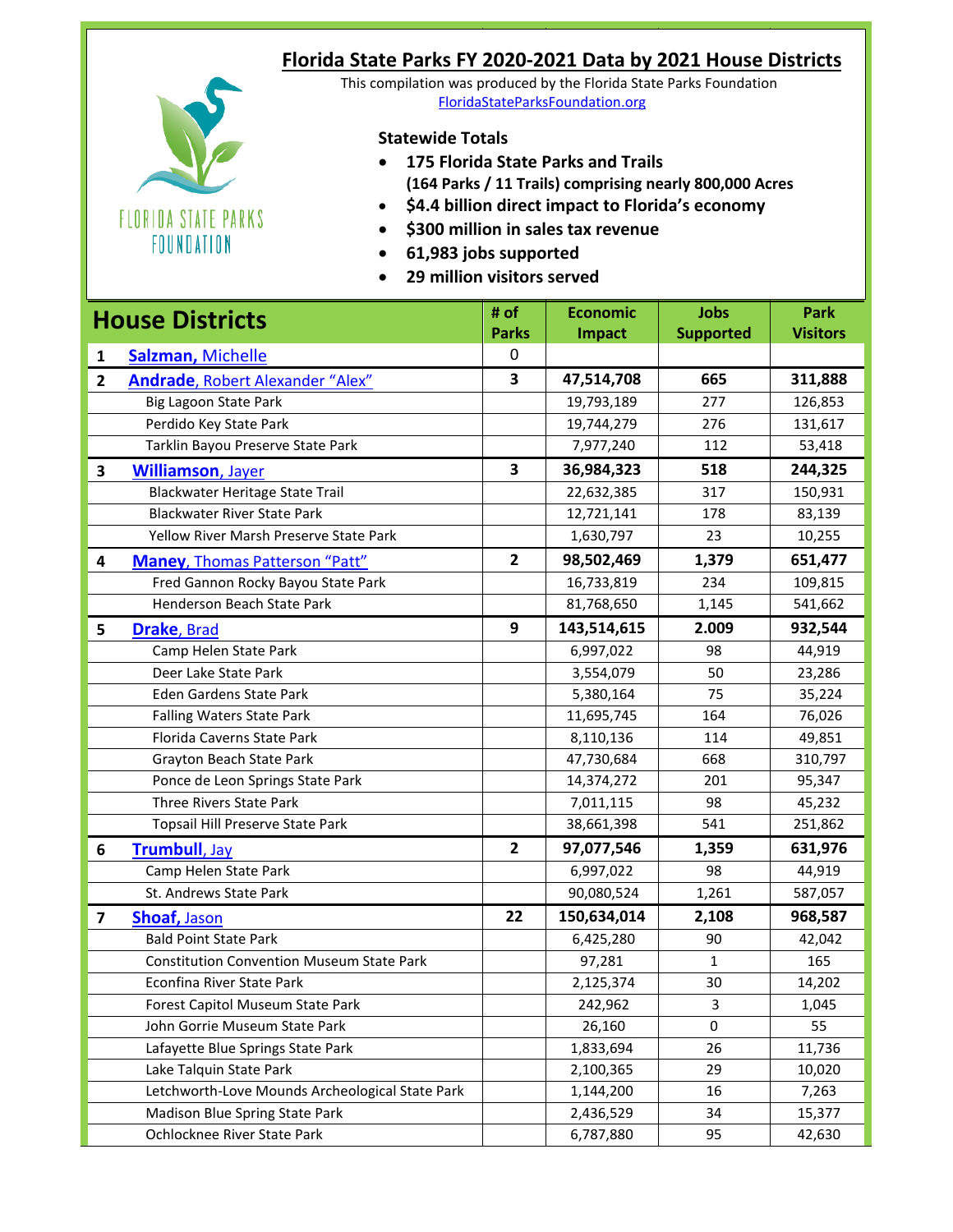|    | <b>House Districts</b>                              | # of           | <b>Economic</b>    | <b>Jobs</b>        | Park                    |
|----|-----------------------------------------------------|----------------|--------------------|--------------------|-------------------------|
|    |                                                     | <b>Parks</b>   | Impact             | <b>Supported</b>   | <b>Visitors</b>         |
|    | Orman House Historic State Park                     |                | 326,750            | 5                  | 1,951                   |
|    | St. George Island State Park, Dr. Julian G. Bruce   |                | 37,549,496         | 526                | 246,312                 |
|    | St.Joseph Peninsula State Park, T.H. Stone Memorial |                | 17,463,030         | 244                | 112,517                 |
|    | St. Marks River Preserve State Park                 |                | Not available      | Not available      | Not available           |
|    | San Marcos de Apalache Historic State Park          |                | 219,720            | 3                  | 592                     |
|    | Suwannee River State Park                           |                | 6,904,294          | 97                 | 43,841                  |
|    | Suwannee River Wilderness State Trail               |                | 666,888            | 9                  | 3,824                   |
|    | Tallahassee-St. Marks Historic Railroad State Trail |                | 32,290,190         | 452                | 213,982                 |
|    | Three Servicemen Memorial                           |                | Included in Orman  | Included in Orman  | Included in<br>Orman    |
|    | Torreya State Park                                  |                | 8,322,304          | 117                | 52,102                  |
|    | <b>Troy Springs State Park</b>                      |                | 1,738,942          | 24                 | 9,534                   |
|    | Wakulla Springs State Park, Edward Ball             |                | 21,932,675         | 307                | 139,397                 |
| 8  | <b>Alexander, Ramon</b>                             | $\overline{2}$ | 40,612,494         | 569                | 266,084                 |
|    | Tallahassee-St. Marks Historic Railroad State Trail |                | 32,290,190         | 452                | 213,982                 |
|    | Torreya State Park                                  |                | 8,322,304          | 117                | 52,102                  |
| 9  | Tant, Allison                                       | 6              | 54,901,359         | 769                | 357,076                 |
|    | Lake Jackson Mounds Archeological State Park        |                | 3,399,830          | 48                 | 21,240                  |
|    | Letchworth-Love Mounds Archeological State Park     |                | 1,144,200          | 16                 | 7,263                   |
|    | Maclay Gardens State Park, Alfred B.                |                | 17,687,503         | 248                | 112,419                 |
|    | Natural Bridge Battlefield Historic State Park      |                | 379,636            | 5                  | 2,172                   |
|    | St. Marks River Preserve State Park                 |                | Not available      | Not available      | Not available           |
|    | Tallahassee-St. Marks Historic Railroad State Trail |                | 32,290,190         | 452                | 213,982                 |
| 10 | <b>Brannan III, Robert Charles "Chuck"</b>          | 10             | 83,004,747         | 1,158              | 541,838                 |
|    | <b>Big Shoals State Park</b>                        |                | 3,775,771          | 53                 | 24,752                  |
|    | Ichetucknee Springs State Park                      |                | 36,921,829         | 517                | 247,171                 |
|    | Ichetucknee Trace                                   |                | In w/ Ich. Springs | In w/ Ich. Springs | In $w/$ Ich.<br>Springs |
|    | O'Leno State Park                                   |                | 16,297,822         | 228                | 108,903                 |
|    | Olustee Battlefield Historic State Park             |                | 3,194,442          | 45                 | 20,847                  |
|    | Peacock Springs State Park, Wes Skiles              |                | 3,056,366          | 43                 | 20,036                  |
|    | River Rise Preserve State Park                      |                | 1,819,726          | 25                 | 12,190                  |
|    | Stephen Foster Folk Culture Center State Park       |                | 10,367,609         | 141                | 60,274                  |
|    | Suwannee River State Park                           |                | 6,904,294          | 97                 | 43,841                  |
|    | Suwannee River Wilderness State Trail               |                | 666,888            | 9                  | 3,824                   |
| 11 | <b>Byrd, Cord</b>                                   | 9              | 207,403,119        | 2,904              | 1,374,896               |
|    | Amelia Island State Park                            |                | 17,182,174         | 241                | 114,416                 |
|    | <b>Big Talbot Island State Park</b>                 |                | 58,858,642         | 824                | 393,970                 |
|    | Fernandina Plaza Historic State Park                |                | In w/ Ft.Clinch    | In w/ Ft.Clinch    | In w/ Ft.Clinch         |
|    | Fort Clinch State Park                              |                | 50,045,014         | 701                | 328,710                 |
|    | Fort George Island Cultural State Park              |                | 15,249,107         | 213                | 101,278                 |
|    | George Crady Bridge Fishing Pier State Park         |                | 45,867,237         | 642                | 307,256                 |
|    | Little Talbot Island State Park                     |                | 16,304,362         | 228                | 104,498                 |
|    | Pumpkin Hill Creek Preserve State Park              |                | 3,822,241          | 54                 | 24,270                  |
|    | Yellow Bluff Fort Historic State Park               |                | 74,342             | $\mathbf{1}$       | 498                     |
| 12 | Yarborough, Clay                                    | 0              |                    |                    |                         |
|    |                                                     |                |                    |                    |                         |
| 13 | <b>Davis, Tracie</b>                                | 0              |                    |                    |                         |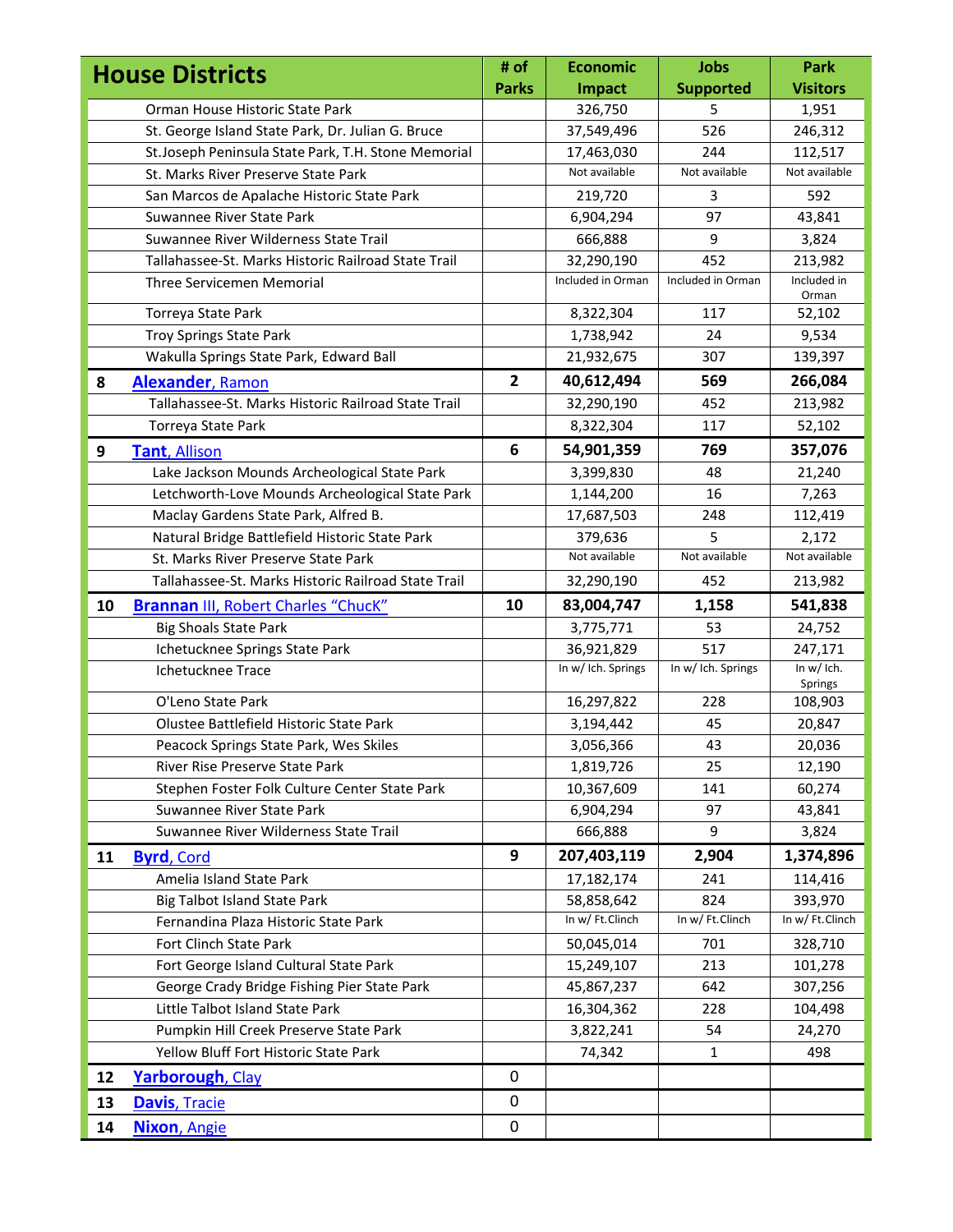| <b>House Districts</b> |                                                                  | # of<br><b>Parks</b>    | <b>Economic</b><br><b>Impact</b> | <b>Jobs</b><br><b>Supported</b> | Park<br><b>Visitors</b> |
|------------------------|------------------------------------------------------------------|-------------------------|----------------------------------|---------------------------------|-------------------------|
| 15                     | Duggan, Wyman                                                    | 0                       |                                  |                                 |                         |
| 16                     | <b>Fischer, Jason</b>                                            | 0                       |                                  |                                 |                         |
| 17                     | <b>Stevenson, Cyndi</b>                                          | $\overline{2}$          | 159,962,891                      | 2,240                           | 1,062,571               |
|                        | Anastasia State Park                                             |                         | 146,778,046                      | 2,055                           | 974,401                 |
|                        | Fort Mose Historic State Park                                    |                         | 13,184,845                       | 185                             | 88,170                  |
| 18                     | <b>Garrison</b> , Sam                                            | 0                       |                                  |                                 |                         |
| 19                     | Payne, Bobby                                                     | $\overline{7}$          | 595,543,891                      | 8,338                           | 3,948,339               |
|                        | Cross Florida Greenway, Marjory Harris Carr                      |                         | 500,109,235                      | 7,002                           | 3,327,418               |
|                        | Dunns Creek State Park                                           |                         | 4,872,026                        | 68                              | 31,554                  |
|                        | Gold Head Branch State Park, Mike Roess                          |                         | 14,772,696                       | 207                             | 93,084                  |
|                        | Haw Creek Preserve State Park                                    |                         | 768,047                          | 11                              | 5,145                   |
|                        | Palatka-to-Lake Butler State Trail                               |                         | 11,641,583                       | 163                             | 72,467                  |
|                        | Palatka-to-St. Augustine State Trail                             |                         | 13,275,274                       | 186                             | 88,741                  |
|                        | Ravine Gardens State Park                                        |                         | 50,105,030                       | 701                             | 329,930                 |
| 20                     | <b>Hinson, Yvonne Hayes</b>                                      | $\overline{\mathbf{4}}$ | 39,355,503                       | 551                             | 259,037                 |
|                        | Gainesville-to-Hawthorne State Trail                             |                         | 3,502,860                        | 49                              | 23,465                  |
|                        | Marjorie Kinnan Rawlings Historic State Park                     |                         | 3,199,470                        | 45                              | 17,087                  |
|                        | Paynes Prairie State Park                                        |                         | 32,653,173                       | 457                             | 218,485                 |
|                        | Price's Scrub                                                    |                         | In w/Paynes                      | In w/Paynes                     | In w/Paynes             |
|                        |                                                                  | 6                       | Prairie                          | Prairie                         | Prairie                 |
| 21                     | <b>Clemons, Sr., Charles Wesley "Chuck"</b>                      |                         | 52,777,158<br>In w/Manatee       | 739<br>In w/Manatee             | 340,264<br>In w/Manatee |
|                        | Anderson's Landing<br>Devil's Millhopper Geological State Park   |                         | 3,854,143                        | 54                              | 24,734                  |
|                        | Dudley Farm Historic State Park                                  |                         | 2,828,455                        | 40                              | 15,860                  |
|                        | Gilchrist Blue Springs State Park, Ruth B. Kirby                 |                         | 16,057,692                       | 225                             | 102,892                 |
|                        | <b>Nature Coast State Trail</b>                                  |                         | 21,669,259                       | 303                             | 143,988                 |
|                        | San Felasco Hammock Preserve State Park                          |                         | 8,367,609                        | 117                             | 52,790                  |
| 22                     | Harding, Joe                                                     | 8                       | 618,032,235                      | 8,653                           | 4,105,039               |
|                        | Cedar Key Museum State Park                                      |                         | 105,617                          | 1                               | 140                     |
|                        | Cedar Key Scrub State Reserve                                    |                         | 1,795,542                        | 25                              | 12,028                  |
|                        | Cross Florida Greenway, Marjory Harris Carr                      |                         | 500,109,235                      | 7,002                           | 3,327,418               |
|                        | <b>Fanning Springs State Park</b>                                |                         | 12,055,796                       | 169                             | 78,066                  |
|                        | Manatee Springs State Park                                       |                         | 30,332,450                       | 425                             | 198,155                 |
|                        | Nature Coast State Trail                                         |                         | 21,669,259                       | 303                             | 143,988                 |
|                        | Rainbow Springs State Park                                       |                         | 41,115,120                       | 576                             | 273,309                 |
|                        | Waccasassa Bay Preserve State Park                               |                         | 10,849,216                       | 152                             | 71,935                  |
| 23                     | <b>McClain, Stan</b>                                             | $\overline{2}$          | 553,293,993                      | 7,747                           | 3,672,608               |
|                        | Cross Florida Greenway, Marjory Harris Carr                      |                         | 500,109,235                      | 7,002                           | 3,327,418               |
|                        | <b>Silver Springs State Park</b>                                 |                         | 53,184,758                       | 745                             | 345,190                 |
| 24                     | <b>Renner, Paul</b>                                              | 10                      | 214,093,771                      | 3,000                           | 1,411,177               |
|                        | <b>Bulow Creek State Park</b>                                    |                         | 24,542,859                       | 344                             | 164,408                 |
|                        | <b>Bulow Plantation Ruins Historic State Park</b>                |                         | 5,631,575                        | 79                              | 37,342                  |
|                        | De Leon Springs State Park                                       |                         | 30,252,784                       | 424                             | 198,773                 |
|                        | Faver-Dykes State Park                                           |                         | 6,336,069                        | 89                              | 39,179                  |
|                        | Gamble Rogers Memorial State Recreation Area at<br>Flagler Beach |                         | 28,553,686                       | 400                             | 186,684                 |
|                        | Haw Creek Preserve State Park                                    |                         | 768,047                          | 11                              | 5,145                   |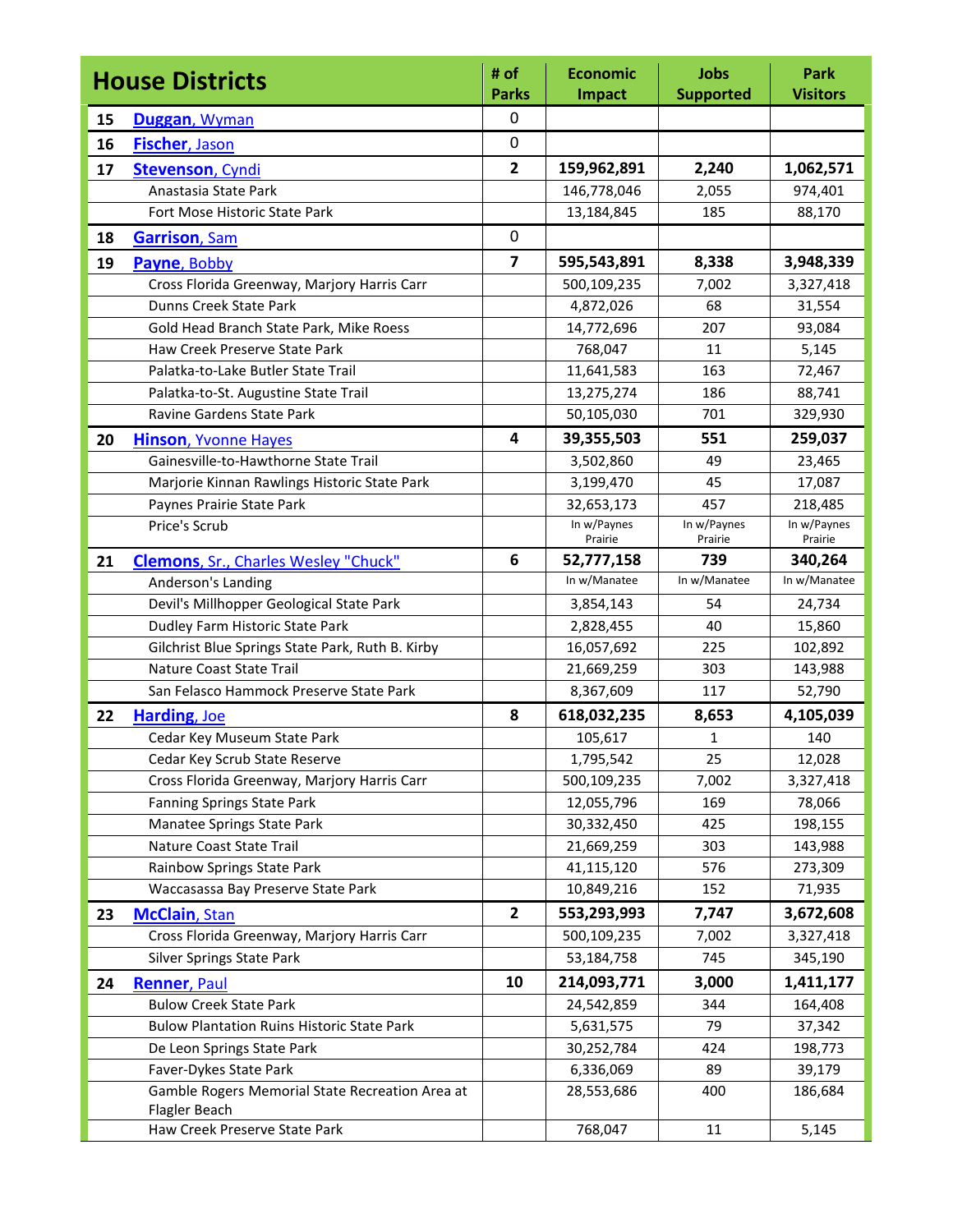| <b>Jobs</b> | Park                                                                              |
|-------------|-----------------------------------------------------------------------------------|
|             | <b>Visitors</b>                                                                   |
|             | 340,066                                                                           |
|             | 88,741                                                                            |
|             | 195,678                                                                           |
|             | 155,161                                                                           |
|             | 360,086                                                                           |
|             | In w/ Tomoca                                                                      |
|             | 164,408                                                                           |
| 422         | 195,678                                                                           |
| 1,266       | 598,099                                                                           |
| 1,183       | 559,835                                                                           |
| 83          | 38,264                                                                            |
| 1,345       | 636,101                                                                           |
| 1,183       | 559,835                                                                           |
| 83          | 38,264                                                                            |
| 79          | 38,002                                                                            |
|             |                                                                                   |
| 988         | 463,338                                                                           |
| 79          | 38,002                                                                            |
| 90          | 42,589                                                                            |
| 819         | 382,747                                                                           |
|             |                                                                                   |
| 2,254       | 1,061,437                                                                         |
| 1,183       | 559,835                                                                           |
| 83          | 38,264                                                                            |
| 79          | 38,002                                                                            |
| 90          | 42,589                                                                            |
| 819         | 382,747                                                                           |
| 483         | 224,356                                                                           |
| 56          | 25,597                                                                            |
| 427         | 198,759                                                                           |
| 271         | 123,921                                                                           |
| 89          | 40,442                                                                            |
| 56          | 25,597                                                                            |
| 126         | 57,882                                                                            |
| 9,705       | 4,586,721                                                                         |
| 7,002       | 3,327,418                                                                         |
| 164         | 77,173                                                                            |
| 485         | 229,574                                                                           |
| 204         | 96,083                                                                            |
| 416         | 184,034                                                                           |
| 286         | 123,757                                                                           |
| 1,030       | 491,993                                                                           |
|             | 56,689                                                                            |
|             |                                                                                   |
| 1,316       | 615,750                                                                           |
| 286         | 123,757                                                                           |
|             | <b>Supported</b><br>711<br>186<br>422<br>334<br>766<br>In w/ Tomoca<br>344<br>118 |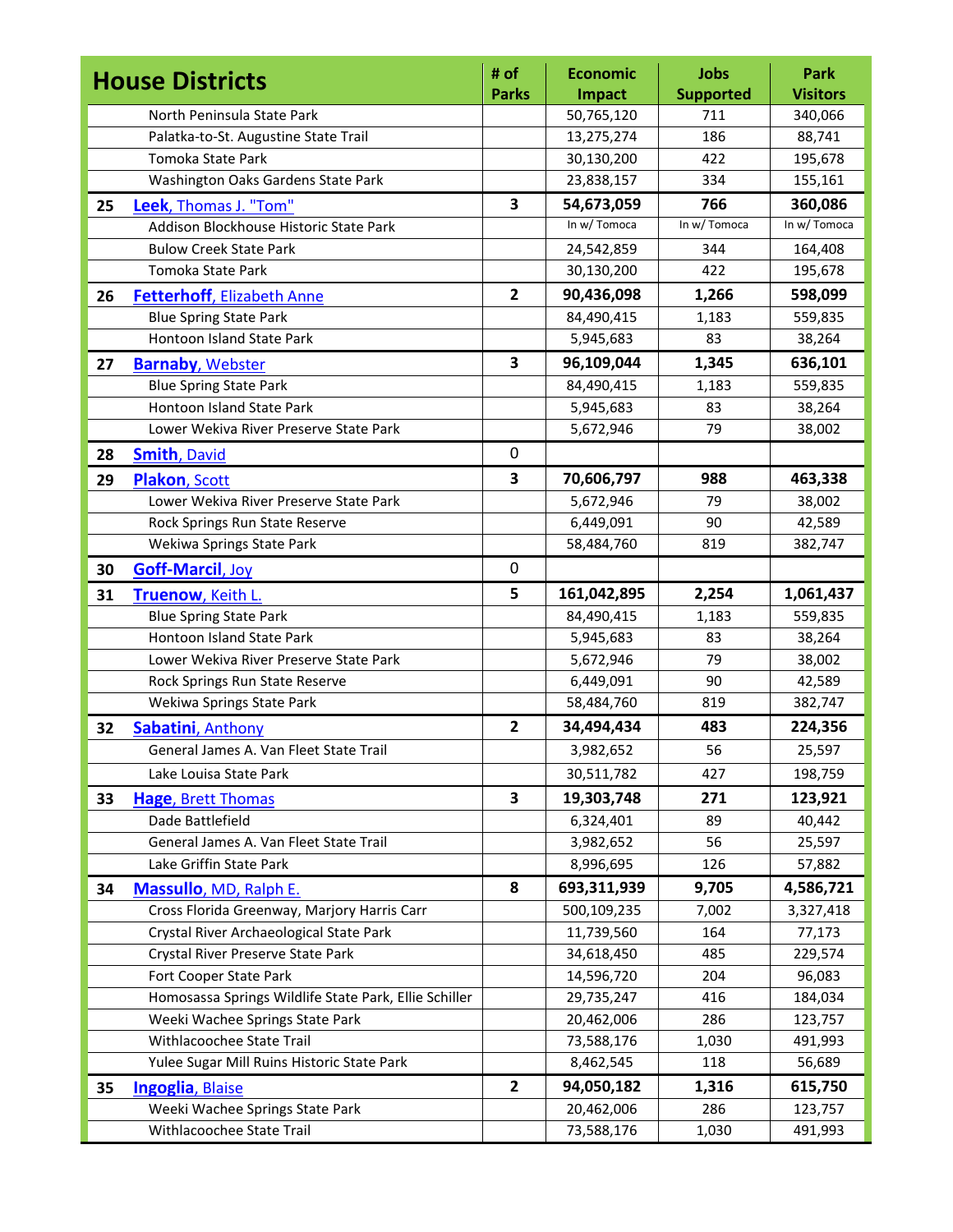|    | <b>House Districts</b>                                                | # of                    | <b>Economic</b>         | <b>Jobs</b>       | <b>Park</b>        |
|----|-----------------------------------------------------------------------|-------------------------|-------------------------|-------------------|--------------------|
|    |                                                                       | <b>Parks</b>            | <b>Impact</b>           | <b>Supported</b>  | <b>Visitors</b>    |
| 36 | <b>Mariano</b> , Amber                                                | $\mathbf{2}$            | 34,441,794              | 482               | 219,230            |
|    | Anclote Key Preserve State Park                                       |                         | 29,885,705              | 418               | 199,604            |
|    | Werner-Boyce Salt Springs State Park                                  |                         | 4,556,089               | 64                | 19,626             |
| 37 | Zika, Ardian                                                          | $\pmb{0}$               |                         |                   |                    |
| 38 | Maggard, Randall Scott "Randy"                                        | $\mathbf{1}$            | 73,588,176              | 1,030             | 491,993            |
|    | Withlacoochee State Trail                                             |                         | 73,588,176              | 1,030             | 491,993            |
| 39 | <b>Tomkow, Josie</b>                                                  | $\overline{2}$          | 13,411,427              | 188               | 85,759             |
|    | <b>Colt Creek State Park</b>                                          |                         | 9,428,775               | 132               | 60,162             |
|    | General James A. Van Fleet State Trail                                |                         | 3,982,652               | 56                | 25,597             |
| 40 | <b>Burton, Colleen</b>                                                | $\mathbf 0$             |                         |                   |                    |
| 41 | Killebrew, Sam H.                                                     | 0                       |                         |                   |                    |
| 42 | <b>Hawkins, Fred</b>                                                  | 3                       | 20,231,917              | 1,860             | 125,043            |
|    | Catfish Creek Preserve State Park, Allen David                        |                         | 740,673                 | 10                | 4,021              |
|    | <b>Broussard</b>                                                      |                         |                         |                   |                    |
|    | Kissimmee Prairie Preserve State Park                                 |                         | 7,269,963               | 102               | 44,393             |
|    | Lake Kissimmee State Park                                             |                         | 12,221,281              | 171               | 76,629             |
| 43 | <b>Arrington, Kristen Aston</b>                                       | $\mathbf 0$             |                         |                   |                    |
| 44 | Thompson, Geraldine F. "Geri"                                         | $\mathbf 0$             |                         |                   |                    |
| 45 | Brown, Kamia L.                                                       | 0                       |                         |                   |                    |
| 46 | <b>McCurdy, Travaris L. "Tray"</b>                                    | $\mathbf 0$             |                         |                   |                    |
| 47 | Eskamani, Anna V.                                                     | $\mathbf 0$             |                         |                   |                    |
| 48 | <b>Morales, Daisy</b>                                                 | 0                       |                         |                   |                    |
| 49 | <b>Smith, Carlos Guillermo</b>                                        | 0                       |                         |                   |                    |
| 50 | Plasencia, Rene "Coach P"                                             | $\mathbf 0$             |                         |                   |                    |
| 51 | Sirois, Tyler I.                                                      | 0                       |                         |                   |                    |
| 52 | Altman, Thad                                                          | $\mathbf 0$             |                         |                   |                    |
| 53 | Fine, Randy                                                           | 3                       | 112,684,284             | 1,577             | 741,167            |
|    | Indian River Lagoon Preserve State Park                               |                         | No fee,                 | No fee,           | No fee,            |
|    | St. Sebastian River Preserve State Park                               |                         | undeveloped             | undeveloped<br>58 | undeveloped        |
|    |                                                                       |                         | 4,158,568               |                   | 23,522             |
|    | Sebastian Inlet State Park                                            |                         | 108,525,716             | 1,519             | 717,645            |
| 54 | <b>Grall</b> , Erin<br>St. Sebastian River Preserve State Park        | $\overline{2}$          | 112,684,284             | 1,577<br>58       | 741,167            |
|    | Sebastian Inlet State Park                                            |                         | 4,158,568               |                   | 23,522<br>717,645  |
|    |                                                                       | $\overline{\mathbf{4}}$ | 108,525,716             | 1,519<br>583      |                    |
| 55 | Tuck, Kaylee                                                          |                         | 41,603,907              |                   | 268,779<br>207,819 |
|    | Highlands Hammock State Park<br>Kissimmee Prairie Preserve State Park |                         | 31,790,502<br>7,269,963 | 445<br>102        | 44,393             |
|    | Lake June-in-Winter Scrub Preserve State Park                         |                         | 2,292,353               | 32                | 14,885             |
|    | Okeechobee Battlefield Historic State Park                            |                         | 251,089                 | 4                 | 1,682              |
|    |                                                                       | $\overline{2}$          | 33,287,028              | 466               | 216,092            |
| 56 | <b>Bell</b> , Melony M.                                               |                         |                         |                   |                    |
|    | Highlands Hammock State Park<br>Paynes Creek Historic State Park      |                         | 31,790,502<br>1,496,526 | 445<br>21         | 207,819<br>8,273   |
|    |                                                                       |                         |                         |                   |                    |
| 57 | <b>Beltran, Mike</b>                                                  | $\mathbf{2}$            | 37,423,448              | 524               | 245,006            |
|    | Alafia River State Park                                               |                         | 26,827,845              | 376               | 176,579            |
|    | Little Manatee River State Park                                       |                         | 10,595,603              | 148               | 68,427             |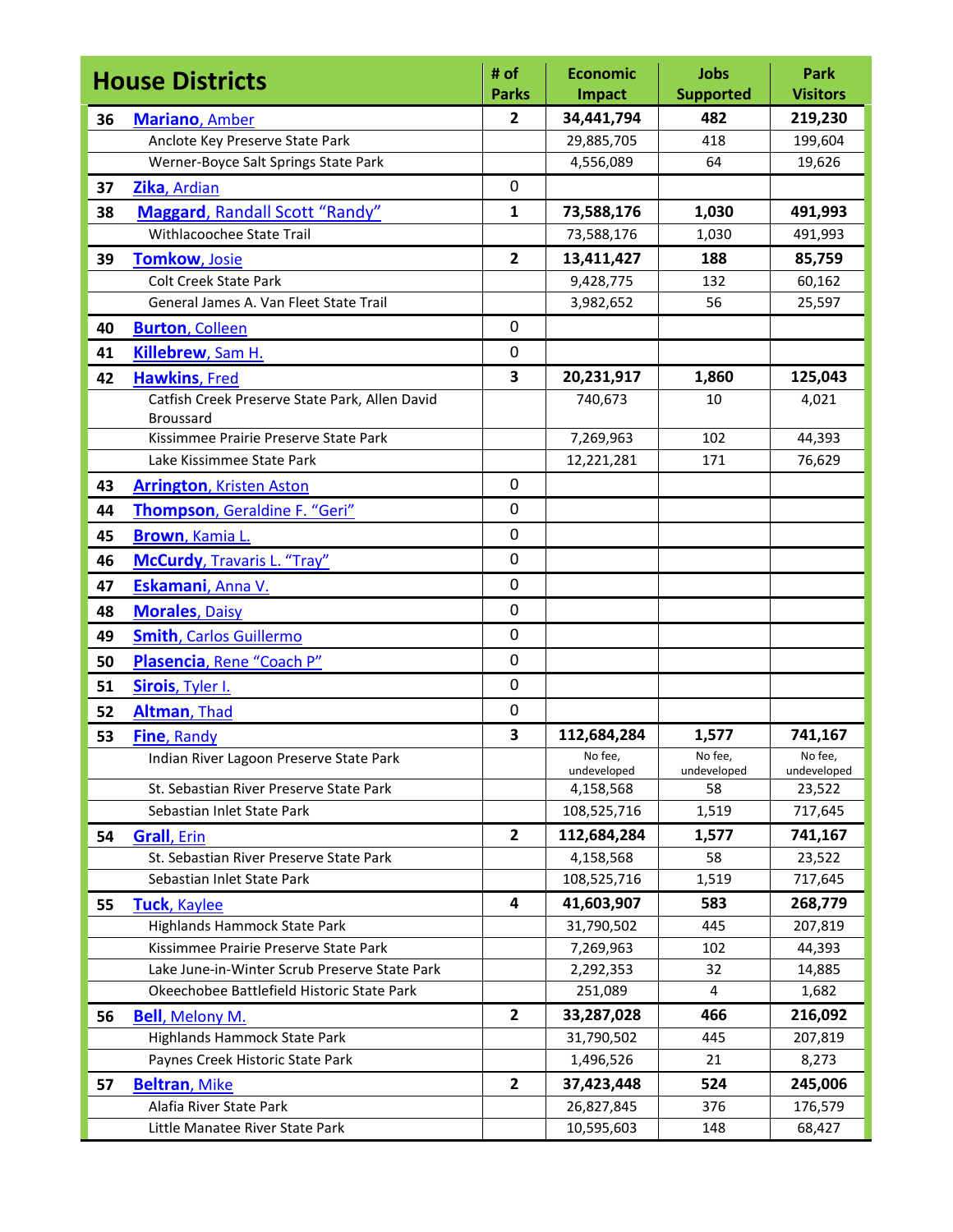|    | <b>House Districts</b>                                        | # of<br><b>Parks</b>    | <b>Economic</b><br><b>Impact</b>   | <b>Jobs</b><br><b>Supported</b> | <b>Park</b><br><b>Visitors</b>  |
|----|---------------------------------------------------------------|-------------------------|------------------------------------|---------------------------------|---------------------------------|
| 58 | <b>McClure, Lawrence</b>                                      | 1                       | 36,582,880                         | 512                             | 237,500                         |
|    | Hillsborough River State Park                                 |                         | 36,582,880                         | 512                             | 237,500                         |
| 59 | Learned, Andrew                                               | $\mathbf 0$             |                                    |                                 |                                 |
| 60 | Toledo, Jackie                                                | 1                       | Chain of undeveloped               |                                 |                                 |
|    | Cockroach Bay Preserve State Park                             |                         | islands - no fee<br>Not available  | Not available                   | Not available                   |
| 61 | Hart, Dianne "Ms. Dee"                                        | $\mathbf{1}$            | 768,390                            | 11                              | 4,083                           |
|    | Ybor City Museum State Park                                   |                         | 768,390                            | 11                              | 4,083                           |
| 62 | Valdes, Susan L.                                              | 0                       |                                    |                                 |                                 |
| 63 | <b>Driskell, Fentrice</b>                                     | 0                       |                                    |                                 |                                 |
|    |                                                               | $\mathbf 0$             |                                    |                                 |                                 |
| 64 | <b>Koster, Traci</b>                                          |                         |                                    |                                 |                                 |
| 65 | <b>Sprowls, Chris</b>                                         | 3                       | 280,229,165                        | 3,923                           | 1,861,719                       |
|    | Anclote Key Preserve State Park<br>Caladesi Island State Park |                         | 29,885,705<br>27,608,500           | 418<br>387                      | 199,604<br>180,040              |
|    | Honeymoon Island State Park                                   |                         | 222,734,960                        | 3,118                           | 1,482,075                       |
|    |                                                               | $\mathbf{1}$            | 27,608,500                         | 387                             | 180,040                         |
| 66 | <b>DiCeglie, Nick</b><br>Caladesi Island State Park           |                         | 27,608,500                         | 387                             | 180,040                         |
|    |                                                               | $\mathbf 0$             |                                    |                                 |                                 |
| 67 | Latvala, Chris                                                | $\mathbf 0$             |                                    |                                 |                                 |
| 68 | Diamond, Ben                                                  |                         |                                    |                                 |                                 |
| 69 | <b>Chaney, Linda</b>                                          | $\mathbf{1}$            | 11,811,348                         | 165                             | 79,122                          |
|    | Skyway Fishing Pier State Park                                |                         | 11,811,348                         | 165                             | 79,122                          |
| 70 | Rayner, Michele K.                                            | 4                       | 45,299,479<br>Chain of undeveloped | 634<br>Chain of undeveloped     | 302,555<br>Chain of             |
|    | Cockroach Bay Preserve State Park                             |                         | islands - no fee                   | islands - no fee                | undeveloped islands<br>- no fee |
|    | <b>Egmont Key State Park</b>                                  |                         | 33,420,059                         | 468                             | 223,433                         |
|    | Skyway Fishing Pier State Park                                |                         | 11,811,348                         | 165                             | 79,122                          |
|    | Terra Ceia Preserve State Park                                |                         | 68,072                             | 1                               | Ç                               |
| 71 | Robinson, Jr., William Cloud "Will"                           | 3                       | 11,922,861                         | 167                             | 79,413                          |
|    | Madira Bickel Mound State Archeological Site                  |                         | 43,441                             | 1                               | 291                             |
|    | Skyway Fishing Pier State Park                                |                         | 11,811,348                         | 165                             | 79,122                          |
|    | Terra Ceia Preserve State Park                                |                         | 68,072                             | 1                               | ς                               |
| 72 | <b>McFarland, Fiona</b>                                       | $\mathbf{1}$            | 29,977,616                         | 420                             | 191,139                         |
|    | Oscar Scherer State Park                                      |                         | 29,977,616                         | 420                             | 191,139                         |
| 73 | <b>Gregory, Tommy</b>                                         | 5                       | 73,022,209                         | 1,022                           | 449,743                         |
|    | Beker-South Fork State Park                                   |                         | In w/ Lk. Manatee                  | In w/ Lk. Manatee               | In $w/Lk$ .<br>Manatee          |
|    | Wingate Creek State Park                                      |                         | 15,227                             | 0                               | 102                             |
|    | Gamble Plantation Historic State Park, Judah P.               |                         | 2,980,900                          | 42                              | 13,633                          |
|    | Benjamin Confederate Memorial at                              |                         |                                    |                                 |                                 |
|    | Lake Manatee State Park                                       |                         | 11,297,857                         | 158                             | 72,473                          |
|    | Myakka River State Park                                       |                         | 58,728,225                         | 822                             | 363,535                         |
| 74 | <b>Buchanan, James</b>                                        | $\mathbf{1}$            | 58,728,225                         | 822                             | 363,535                         |
|    | Myakka River State Park                                       |                         | 58,728,225                         | 822                             | 363,535                         |
| 75 | <b>Grant, Michael</b>                                         | $\overline{\mathbf{3}}$ | 72,820,959                         | 1,019                           | 480,560                         |
|    | Charlotte Harbor Preserve State Park                          |                         | 39,273,067                         | 550                             | 259,444                         |
|    | Don Pedro Island State Park                                   |                         | 13,816,550                         | 193                             | 90,159                          |
|    | Stump Pass Beach State Park                                   |                         | 19,731,342                         | 276                             | 130,957                         |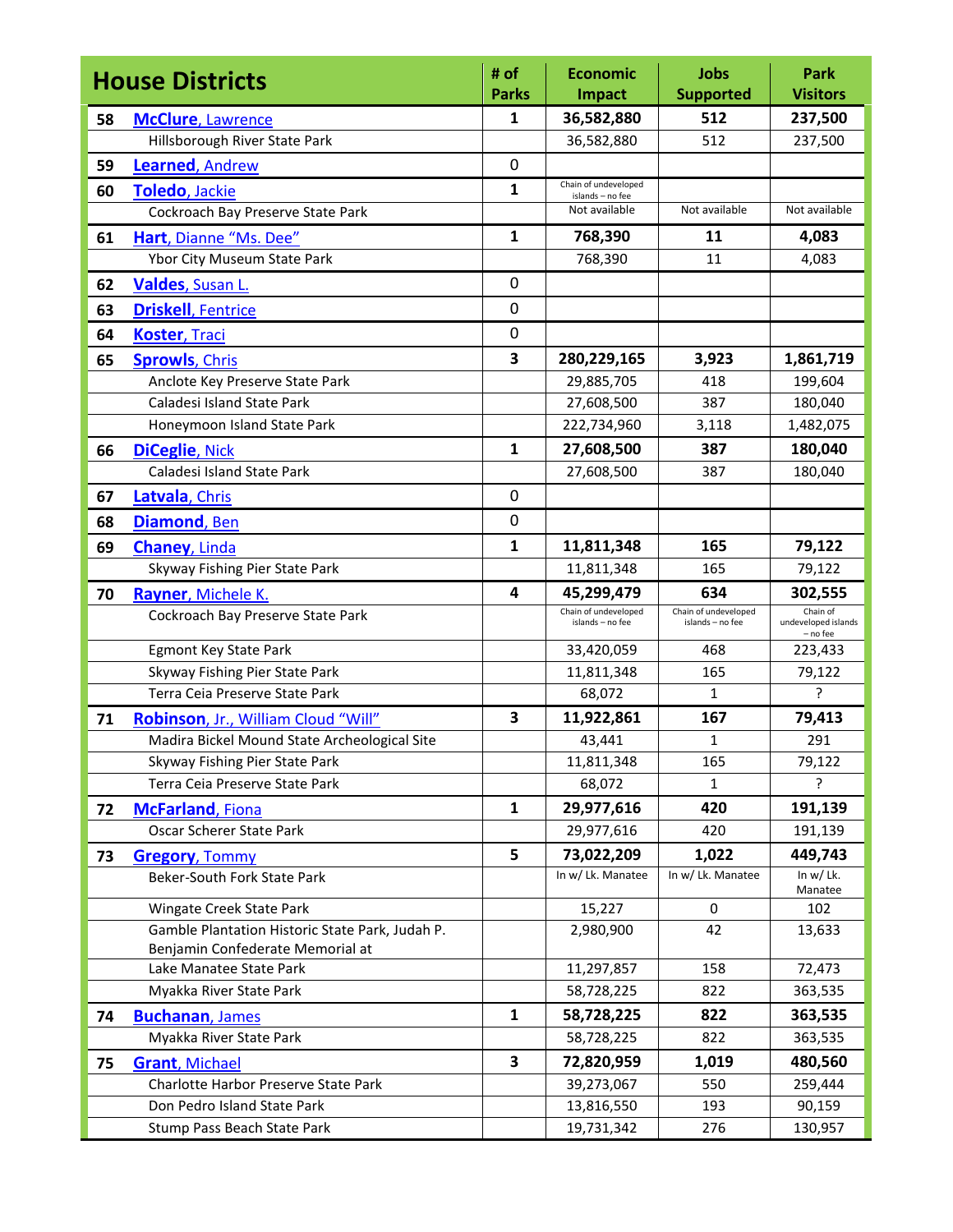| <b>House Districts</b> |                                              | # of<br><b>Parks</b>    | <b>Economic</b>              | <b>Jobs</b>               | <b>Park</b><br><b>Visitors</b> |
|------------------------|----------------------------------------------|-------------------------|------------------------------|---------------------------|--------------------------------|
|                        |                                              | $\overline{\mathbf{z}}$ | <b>Impact</b><br>285,248,515 | <b>Supported</b><br>3,994 |                                |
| 76                     | <b>Botana, Adam</b><br>Cayo Costa State Park |                         | 21,848,634                   | 306                       | 1,881,289<br>141,863           |
|                        | Charlotte Harbor Preserve State Park         |                         | 39,273,067                   | 550                       | 259,444                        |
|                        | Estero Bay Preserve State Park               |                         | 4,763,770                    | 67                        | 31,044                         |
|                        | Gasparilla Island State Park                 |                         | 35,740,340                   | 500                       | 236,289                        |
|                        | Koreshan State Historic Site                 |                         | 51,829,078                   | 726                       | 334,488                        |
|                        | Lovers Key State Park                        |                         | 131,210,538                  | 1,837                     | 874,255                        |
|                        | Mound Key Archeological State Park           |                         | 583,088                      | 8                         | 3,906                          |
| 77                     | Giallombardo, Mike                           | $\mathbf{1}$            | 39,273,067                   | 550                       | 259,444                        |
|                        | Charlotte Harbor Preserve State Park         |                         | 39,273,067                   | 550                       | 259,444                        |
| 78                     | Persons, Jenna Dianne                        | $\mathbf 0$             |                              |                           |                                |
| 79                     | <b>Roach</b> , Spencer                       | 0                       |                              |                           |                                |
| 80                     | Melo, Lauren                                 | $\mathbf 0$             |                              |                           |                                |
| 81                     | <b>Skidmore, Kelly</b>                       | $\mathbf 0$             |                              |                           |                                |
| 82                     | Snyder, John                                 | 4                       | 55,883,736                   | 783                       | 361,186                        |
|                        | Atlantic Ridge Preserve State Park           |                         | 2,784,153                    | 39                        | 18,042                         |
|                        | Jonathan Dickinson State Park                |                         | 43,776,520                   | 613                       | 283,118                        |
|                        | St. Lucie Inlet Preserve State Park          |                         | 2,188,216                    | 31                        | 12,231                         |
|                        | Seabranch Preserve State Park                |                         | 7,134,847                    | 100                       | 47,795                         |
| 83                     | <b>Overdorf, Tobin Rogers "Toby"</b>         | $\mathbf{1}$            | 7,914,523                    | 111                       | 47,853                         |
|                        | Savannas Preserve State Park                 |                         | 7,914,523                    | 111                       | 47,853                         |
| 84                     | <b>Trabulsy, Dana Lee</b>                    | 3                       | 78,381,811                   | 1,097                     | 514,792                        |
|                        | <b>Avalon State Park</b>                     |                         | 29,165,820                   | 408                       | 194,651                        |
|                        | Fort Pierce Inlet State Park                 |                         | 41,301,468                   | 578                       | 272,288                        |
|                        | Savannas Preserve State Park                 |                         | 7,914,523                    | 111                       | 47,853                         |
| 85                     | <b>Roth, Rick</b>                            | $\mathbf{1}$            | 21,542,966                   | 302                       | 139,250                        |
|                        | MacArthur Beach State Park, John D.          |                         | 21,542,966                   | 302                       | 139,250                        |
| 86                     | <b>Willhite, Matt</b>                        | $\mathbf 0$             |                              |                           |                                |
| 87                     | <b>Silvers, David</b>                        | 0                       |                              |                           |                                |
| 88                     | Hardy, Omari                                 | 0                       |                              |                           |                                |
| 89                     | Caruso, Michael A. "Mike"                    | $\mathbf{1}$            | 21,542,966                   | 302                       | 99,526                         |
|                        | MacArthur Beach State Park, John D.          |                         | 21,542,966                   | 302                       | 99,526                         |
| 90                     | Casello, Joseph A. "Joe"                     | 0                       |                              |                           |                                |
| 91                     | <b>Slosberg, Emily</b>                       | 0                       |                              |                           |                                |
| 92                     | Williams, Patricia H.                        | $\pmb{0}$               |                              |                           |                                |
| 93                     | LaMarca, Chip                                | $\mathbf{1}$            | 36,334,480                   | 509                       | 237,732                        |
|                        | Hugh Taylor Birch State Park                 |                         | 36,334,480                   | 509                       | 237,732                        |
| 94                     | DuBose, Bobby B.                             | $\mathbf 0$             |                              |                           |                                |
| 95                     | <b>Omphroy, Anika Tene</b>                   | 0                       |                              |                           |                                |
| 96                     | <b>Hunschofsky, Christine</b>                | $\pmb{0}$               |                              |                           |                                |
| 97                     | Daley, Dan                                   | 0                       |                              |                           |                                |
| 98                     | <b>Gottlieb, Michael "Mike"</b>              | $\mathbf 0$             |                              |                           |                                |
| 99                     | Jenne, Evan                                  | 0                       |                              |                           |                                |
| 100                    | <b>Geller, Joseph</b>                        | $\mathbf{2}$            | 95,751,660                   | 1,340                     | 624,316                        |